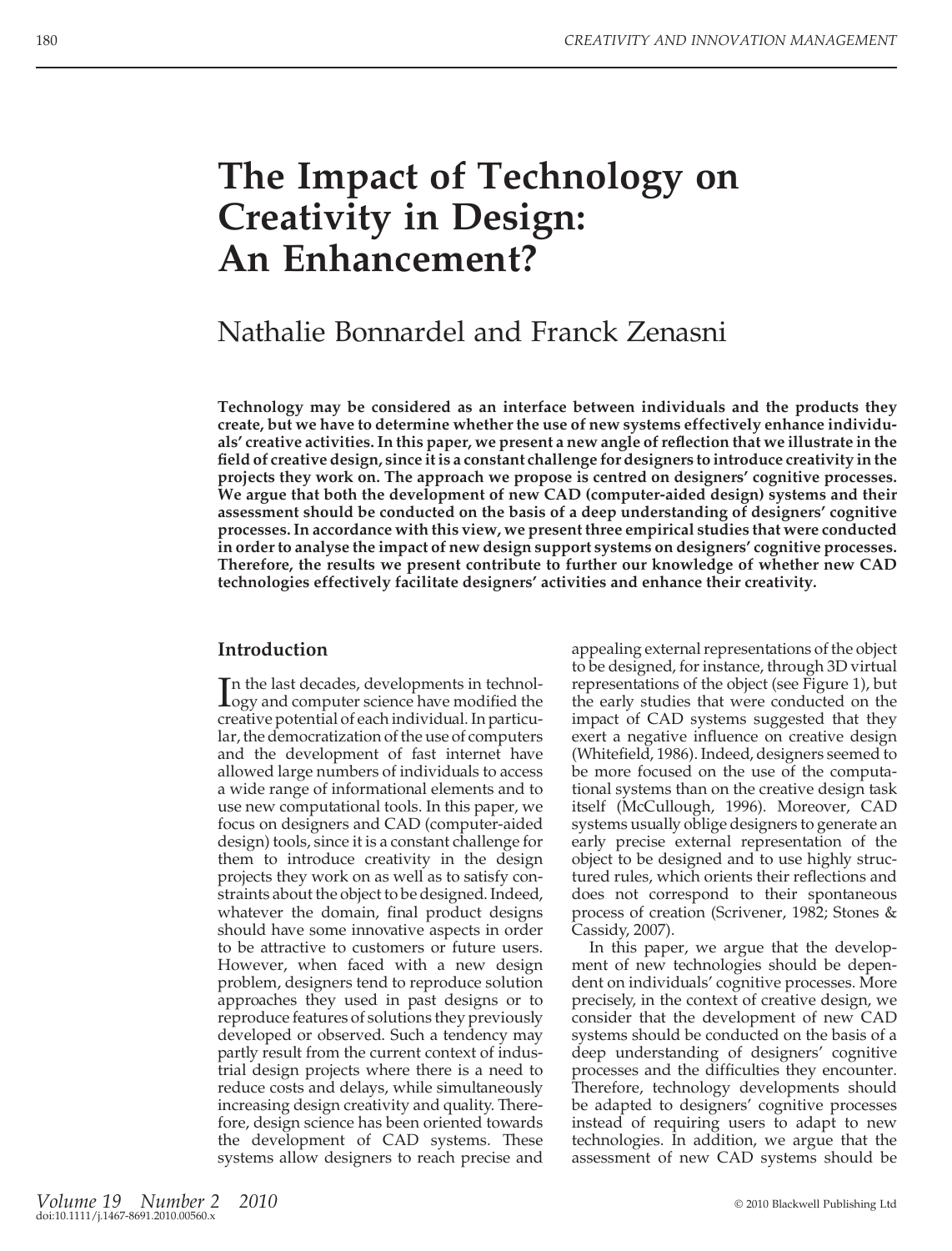

*Figure 1. Examples of 3D Virtual Representations of Design Solutions*

conducted not only on the basis of heuristic evaluations or ergonomics principles (see, for instance, Norman, 1993; Scapin & Bastien, 1997) but also on the basis of an understanding of designers' cognitive processes while using these new technologies.

To illustrate this approach in the context of creative design, we first describe designers' cognitive activities in order to define directions for the development of CAD systems useful for supporting designers' cognitive processes. Then we present three empirical studies that were conducted to determine whether new CAD systems effectively facilitate designers' cognitive processes.

## **Understanding Designers' Cognitive Processes**

From a cognitive point of view, a main characteristic of creative design activities is that the initial state is 'ill structured' (Eastman, 1969; Simon, 1973, 1995). Indeed, the designers' mental representation is initially incomplete and imprecise. It is only through the problemsolving process itself that designers can complete their mental representations by confronting various points of views and by choosing design options. Thus, the design problemsolving results from a co-evolution of problem and solution spaces (Dorst & Cross, 2001). This specificity of design problems has also been described as based on an iterative dialectic between problem-framing and problemsolving (Rittel & Webber, 1984; Simon, 1995).

During problem-framing, designers refine design goals and specifications and, thus, refine their mental representation of the problem. During problem-solving, designers elaborate solutions and evaluate these solutions with respect to various criteria and constraints, which guide the designers in performing subsequent stages of the design problem-solving (Bonnardel, 2000). Therefore, designers' mental representations evolve until they reach a design solution that is considered as satisfying. In the case of creative design, the solution to be reached has both to be new and to respect certain constraints and criteria. However, when faced with a new design problem, designers may tend to reproduce solution approaches they used in past designs and may not consider alternative and more effective design solutions (Jansson & Smith, 1991; Purcell & Gero, 1992). Thus, it appears crucial *to support the evocation of creative ideas during design activities*.

In addition, designers frequently encounter difficulties in assessing their own design solutions because a variety of criteria and constraints have to be taken into consideration for conducting a precise evaluation. More precisely, if some constraints can result from subconscious processes, showing themselves through apparently 'intuitive' acts, other constraints are the object of a more conscious treatment. Some of these latter constraints result from the activation of certain knowledge elements by designers and are thus dependent on situations they previously experienced (Bonnardel, 2000). Other constraints are defined by designers on the basis of data resulting from the external context of the creative situation, such as constraints specified in the design brief (or in a schedule of conditions) or from constraints associated to points of view adopted by other stakeholders. Indeed, complex design problems require more knowledge than any single person can possess, and the knowledge relevant to a problem is often distributed among stakeholders who have different perspectives and backgrounds (Salomon, 1993; Fischer et al., 2005). Moreover, there are sometimes contradictions among certain criteria and constraints (Bonnardel & Sumner, 1996). Therefore, it seems necessary *to support designers in assessing their own solutions*.

The dynamics of creative design appears also through what is called an 'opportunistic' activity (Hayes-Roth & Hayes-Roth 1979; Visser, 1990, 1994). Design activities are characterized as opportunistic because 'each decision is motivated by one or two immediately preceding decisions, rather than by some highlevel executive program' (Hayes-Roth & Hayes-Roth, 1979, p. 381), although it possibly includes hierarchical episodes. This leads to reconsidering previous decisions or postponing certain decisions (Hayes-Roth & Hayes-Roth, 1979; Guindon, 1990; Visser, 1990). This dynamic is facilitated by a process of 'external-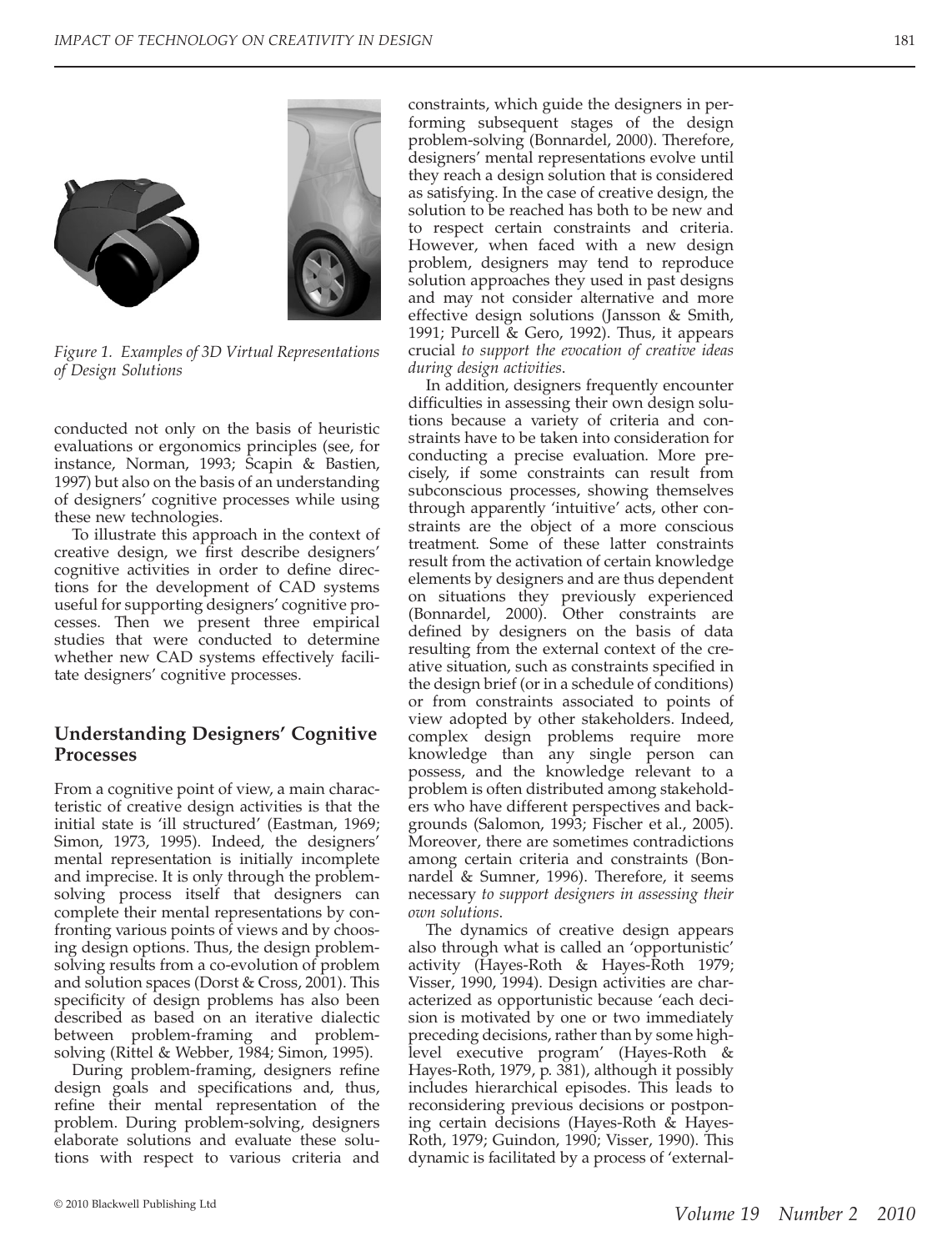ization', which corresponds to the creation and modification of external representations of the object to be designed, such as drawings, sketches or 3D virtual representations produced with a CAD system. These representations are useful for the designers themselves as a 'reflective conversation' is established between them and their external representations of the artifact, consisting for instance in drawings (Schön, 1983). It allows designers to reach a better understanding of the design problem and to adopt new points of view about the object to be designed. Externalizations also facilitate communication and the development of shared understanding amongst stakeholders from diverse backgrounds who have to work together throughout the design process (Fischer et al., 2005; Fischer & Giaccardi, 2007). Drawings and sketches are usually intuitive and easy to produce but the objects to be designed are represented in 2D whereas designers need to have different points of view on these objects. In contrast, CAD systems provide the designers and the other stakeholders involved in the design process with precise and appealing representations of the object to be designed, but they require complex and non-intuitive actions for representing these objects. Therefore, it appears suitable to develop *computational systems that would require simple and intuitive actions* to produce 3D virtual representations of the object to be designed.

# **The Impact of New Design Support Systems on Designers' Activities: Empirical Studies**

To facilitate or improve designers' activities, several forms of support can be envisaged:

- design methods to facilitate the process of product development (Araujo, 1996; Schneider & Lindemann, 2005) or to help designers better understand users' expectations and needs (Wharton et al., 1994);
- ergonomic principles or recommendations (e.g., Norman, 1993) and ergonomic criteria (Scapin & Bastien, 1997) to help designers create products or objects that are more adapted to users;
- computational systems that aim at supporting designers at several stages of their activities (Fischer et al., 2005; Maher, Kim & Bonnardel, 2010).

This last form of support seems particularly adapted to professionals. Indeed, due to temporal constraints, it is difficult for them to be engaged in continuing education, which could allow them to learn new design methods and to apply ergonomic recommendations and criteria. In contrast, the introduction in their working environment of design support systems seems particularly convenient because most professional designers use computational systems in their usual activities.

In accordance with this perspective and the necessity to support designers' cognitive processes, we are going to present three empirical studies that aim at determining the impact of the use of new design support systems on designers' activities. In particular, these studies are focused on the use of computational systems for supporting three main cognitive processes involved in creative design: (1) the emergence of creative ideas, (2) the management of constraints in order to assess or evaluate ideas or design solutions, and (3) the externalization of mental representations of the object to be designed. These three ways of supporting designers' activities are presented in the following sections and discussed on the basis of the results of the empirical studies.

# **Supporting the Emergence of Creative Ideas**

According to Ward's structured imagination framework (Ward & Sifonis, 1997; Ward, Smith & Vaid, 1997), people who are engaged in creative or 'generative cognitive' activities have to extend the boundaries of a conceptual domain by mentally crafting novel instances of the concept. Such a view is in line with findings by Ansburg and Hill (2003) who observed that creative thinkers tend to use more 'peripherical' cues, i.e., data not linked directly to the problem. Of relevance is the theory of Conceptual Blending (Fauconnier & Turner, 1998), which proposes that the process of thought involves 'moving' between mental spaces that organize our knowledge of the world. Creativity can be conceived as the combination (or conceptual blending) of two, or more, conceptual spaces. In line with these descriptions, the A-CM model proposed by Bonnardel (2000) highlights the role of two main cognitive processes, which continuously interact during the design activity and can have opposite effects:

- *analogy-making*, which may lead designers to extend or 'open up' their 'research space' of new ideas and thus can lead to creative design solutions;
- the *management of constraints*, which orients design problem solving and allows designers to progressively delimit their research space and assess ideas or solutions until they find a design solution that is both new and adapted to various constraints.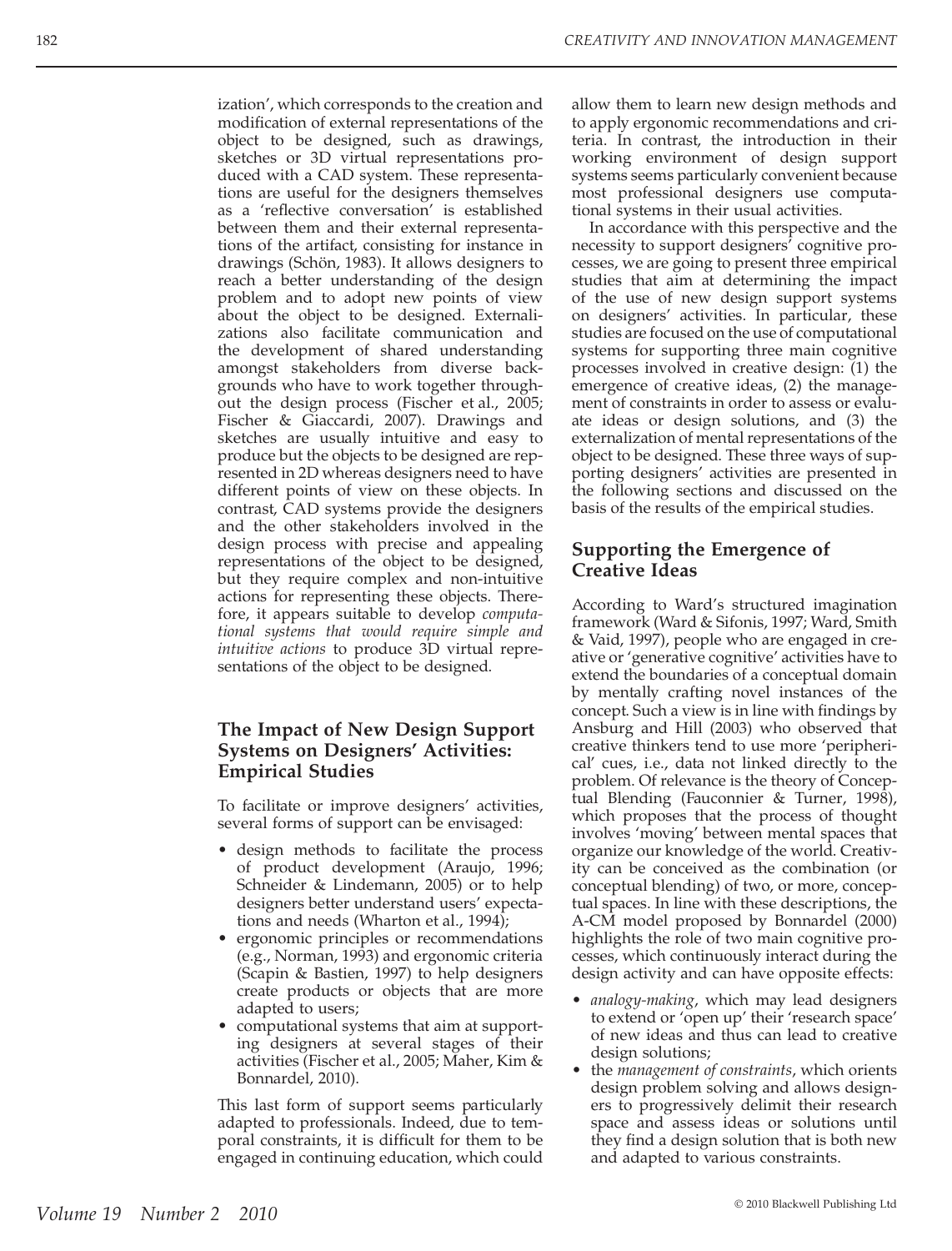Therefore, such processes contribute to both divergent and convergent thinking (Pereira & Cardoso, 2002). The generative phase of design is thus strongly based on analogical reasoning (Blanchette & Dunbar, 2000; Kryssanov, Tamaki & Kitamura, 2001; Bonnardel & Marmèche, 2004). In this case, the originality of design ideas or solutions may come from the creative distance between the conceptual domain of the object to be designed and conceptual domains from which analogies are extracted. In particular, the more the participants move away from the first evoked ideas or sources (Ward et al., 2002) or propose ideas after having evoked several previous ideas (Mouchiroud & Lubart, 2003), the more their ideas are creative and original. In addition, there is a positive correlation between the number of ideas produced during the design process and the novelty of the design concepts (Srinivasan & Chakrabarti, 2010). However, as the divergent process does not seem easy for designers, it appears necessary to support designers to reach creative ideas and design solutions, as some computational systems seek to do. In line with this view, we describe an empirical study that has just been conducted in order to determine the impact on users' activities of a new design support system, which was developed for stimulating designers to look for new ideas in order to develop creative products: the TRENDS system (Bouchard et al., 2008).

#### *From the Analysis of Designers' Cognitive Processes to the Development of the TRENDS System*

The development of the TRENDS system is in accordance with experimental results obtained in studies conducted on cognitive processes developed by both novices and professional designers (Bonnardel & Marmèche, 2004). More precisely, we observed that, contrary to previous research (e.g., Jansson & Smith, 1991; Smith, Ward & Schumacher, 1993; Chrysikou & Weisberg, 2005), it is possible to avoid an effect of 'design fixation', i.e., conformity to examples provided by the experimenter. Indeed, in this previous experiment, we provided novices and professional designers with examples that were not only intra-domain ones (i.e., belonging to the same conceptual area as the object to design) but also interdomain ones (i.e., belonging to another conceptual area). We asked these participants to solve a creative design task while thinking aloud and we analysed their evocation processes. The results we obtained in this study showed that, contrary to novices, when professionals were provided with inter-domain

examples, they evoked many more new sources of inspiration – and especially, new inter-domain ones – than when they were provided with intra-domain examples (for more details, see Bonnardel & Marmèche, 2004). Thus, the suggestion of inter-domain examples stimulated professionals to extend their research space of ideas and, thus, contributes to enhance the evocation of creative ideas.

In line with such results, the TRENDS system was developed by Bouchard et al. (2008) in order to provide designers with examples that can play the role of sources of inspiration (see Figure 2). To use this system, designers have to define some key words they consider relevant according to the object to be designed. Based on this data, the TRENDS system provides the user with images or pictures, which may consist in intra- or interdomain sources of inspiration.

An empirical examination of the influence of this system on creative output has recently been conducted. In particular, we analysed the effects of the semantic distance between the target field (e.g., that of the object specified in the design brief) and the searched fields corresponding to images provided by the TRENDS system. In accordance with the previous experimental results (Bonnardel & Marmèche, 2004), our main hypothesis was that images provided by the TRENDS system would have an influence on the designers' research space of ideas and, consequently, on their evocation of creative ideas. In addition, because numerous results showed that the cognitive treatment of data is performed differently depending on the participants' level of expertise (see Chi, Feltovich & Glaser, 1981; Adelson, 1984; Wiley, 1998; Chevalier & Bonnardel, 2007), we also expected that the impact of the presentation of images will be different according to the designers' level of expertise.

#### *Method*

In this study, we analysed the effect of three kinds of images:

- *Intra-domain images*, which are related directly to the object to be designed. For example, when designers have to create a new car, images that belong to the automotive sector are provided.
- *Near inter-domain images*, which are not related directly to the object to be designed but which share certain functionalities with the object to be designed. Images that belong to the transportation sector (not comprising the automotive sector, which corresponds to the first set of images) would fall into this category.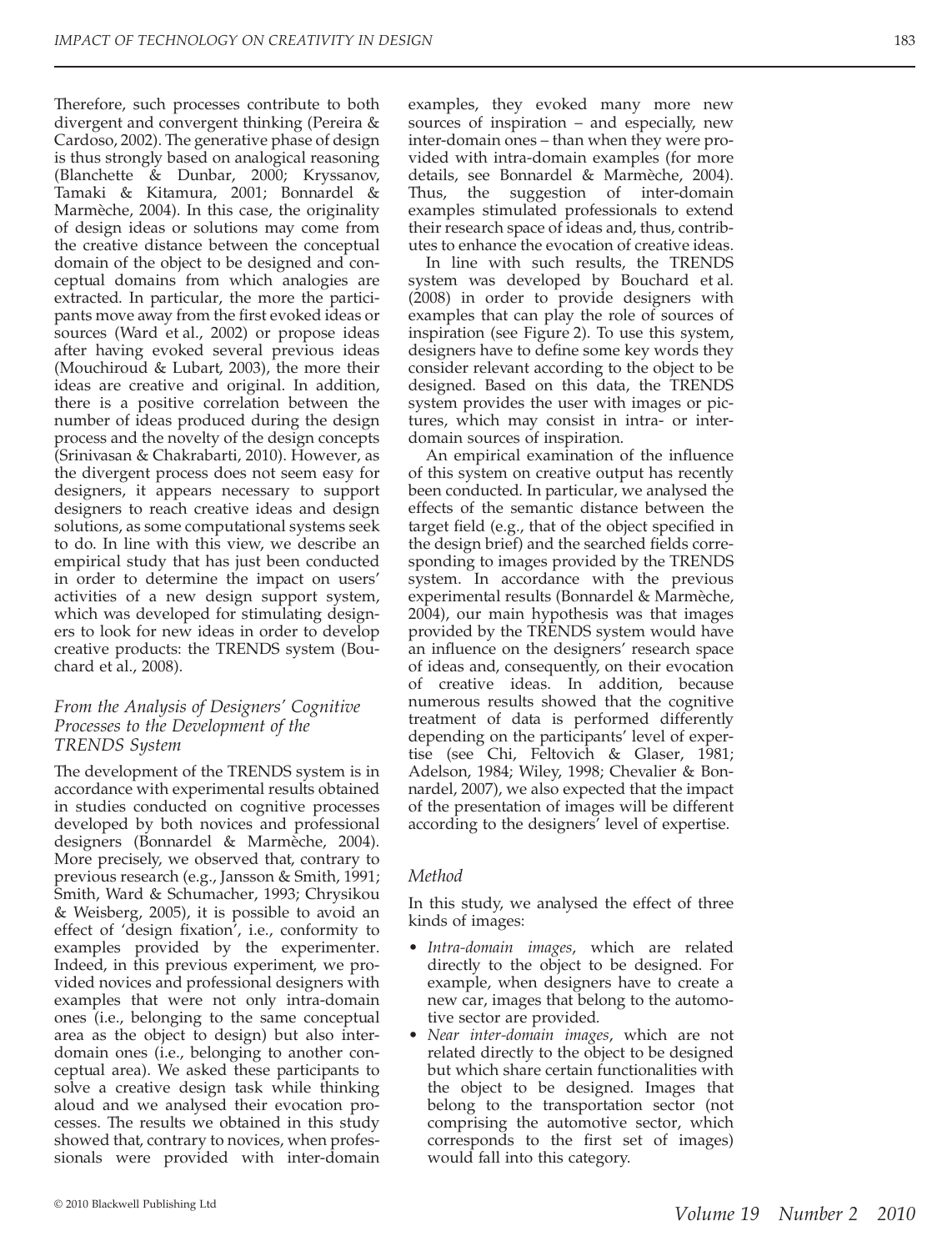

*Figure 2. The Design Environment TRENDS*

• *Remote inter-domain images*, which belong to conceptual domains that are not at all related to the object to be designed. For example, images that belong to the product design sector could be provided.

Participants in this study were 48 students in a school of Design (Ecole Axe Sud, Marseille, France): 28 of them were in their first year and, thus, considered as 'novices', and 20 were in their final year and, thus, considered as 'experienced' participants. During the experiment, both kinds of participants had to imagine that they were employed as a designer in charge of the design of new cars. We gave them a schedule of conditions that specified constraints about a specific car they had to design (e.g., compact, unique, provocative, noticeable, unconventional, fun) as well as about the future client (e.g., urban, new rich, socialite, international, either a man or a woman). Then, depending on the experimental conditions, participants were provided with images (in 'supported' conditions) or with no images (in a 'free' or control condition). Participants in the 'images' condition set were provided with six images obtained through the use of TRENDS. According to the experimental condition, these images were either intra-domain, near inter-domain or remote inter-domain.

All the participants had to design a new car in accordance with the schedule of conditions, without a set time limit and while thinking aloud. To record both designers' actions and verbalizations, their activities were videorecorded. All the elements they evoked and verbalized were analysed. More precisely, we took into consideration all elements mentioned by participants, which include constraints specified in the schedule of conditions, references to images presented to participants, and ideas evoked for designing the object at hand. The total number of the elements expressed by participants corresponds to what we call the total number of 'evocations'. Because we were interested in the ideas evoked by designers that can be considered as *creative*, all the ideas expressed by the participants were submitted to a panel of judges. Numerous definitions of creativity highlight the fact that creative ideas or solutions must be both original and adapted to the context (see, for instance, Lubart & Sternberg, 1995). Thus, in this design context, creative ideas should be both original and useful for designing the object at hand. Therefore, we asked judges to assess the ideas with regard to these two criteria and on the basis of a seven-point Likert scale. This allowed us to focus on ideas that had both a level of originality and usefulness better or equal to 3.5, and which were considered 'creative' in line with definitions of creativity.

#### *Results*

The results we obtained showed no significant effect of expertise level or experimental conditions on the duration of the design task. Thus, all the participants took a similar length of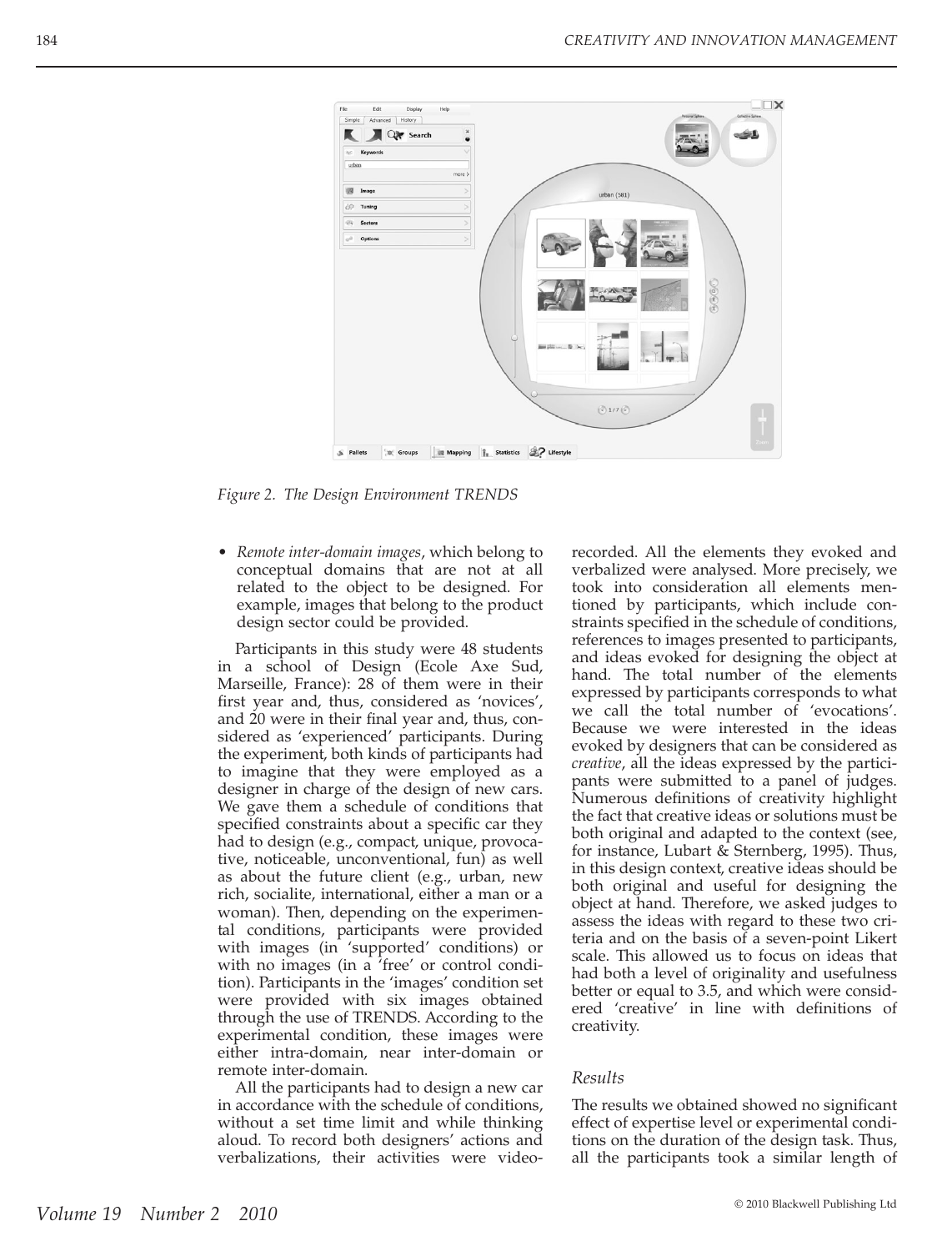time to perform the creative design task. In contrast, statistical analyses showed a significant effect of the designers' level of expertise on the percentage of creative ideas with regard to the total number of evocations ( $F_{(1,46)} = 17.69$ ; *p* < 0.0001): experienced designers produced proportionally more creative ideas than novices (47% vs 26%, respectively).

In addition, we observed a significant interaction between the experimental conditions and the level of expertise  $(F_{(7,40)} = 4.65)$ ;  $p < 0.0007$ ). The presentation of near interdomain images exerts an opposite effect depending on the designers' level of expertise  $(p < 0.0001)$ : these images enhance the evocation of creative ideas by experienced designers but not by novices. More precisely, for novices, the presentation of both intra-domain and near inter-domain images significantly reduces the evocation of creative ideas in comparison with the 'free' or control condition (respectively,  $p < 0.05$  and  $p < 0.01$ ). Only the presentation of remote inter-domain images does not inhibit the evocation of creative ideas by novices compared to the 'free' condition. Moreover, such remote inter-domain images enhance the evocation of creative ideas by comparison with near inter-domain sources.

#### *Discussion*

When considering performances in the conditions with images, experienced designers performed best in the 'near inter-domain' condition, whereas novices performed best in the 'remote inter-domain' condition. We suggest that there are two underlying causes of this interaction. First, some of these results are consistent with the 'design fixation' effect that has been described in contexts of design tasks (Jansson & Smith, 1991; Purcell & Gero, 1992). Thus, when designers focus exclusively on materials that are similar to the target domain (the 'intra-domain' images for both groups as well as the 'near inter-domain' for novices), this restricts their search of the problem space, they engage in less divergent processing and, as a result, the emergence of creative ideas is restricted.

In addition, differences between novices and experienced designers in the 'supported' conditions that elicited best performance ('near inter-domain' for experienced designers and 'remote inter-domain' for novices) could be explained by the effects of training. Given that effective product design is often evolutionary rather than revolutionary, it may be that the training that these design students receive led our experienced group to benefit more from images presenting design solutions that are less 'extreme' (and perhaps more

functional) than the novice group. This would explain why the experienced group was better supported by 'near inter-domain' images. These images represent a degree of diversity, but also retain strong semantic and functional links to the target domain specified in the design brief.

Therefore, the expertise of the designer and the semantic distance between informational materials (consisting here in images) and the target domain are factors that must be taken into consideration to achieve maximum benefit to the users of such systems.

# **Supporting the Evaluation of Design Solutions**

Beyond the generation of ideas, reaching a creative production requires a stage of management of ideas where one or several ideas (corresponding to elements of design solutions) are evaluated and selected as being the most satisfying solution(s) to a specific creative problem. However, in professional creative areas, such as the design of new products, the evaluation of design solutions is difficult for both experienced and inexperienced designers, because (1) in complex domains, no single person can know all the relevant criteria and constraints, and (2) design solutions must be evaluated from multiple, and sometimes conflicting perspectives.

Domain-oriented design environments have been proposed as computational tools supporting designers to construct and evaluate design solutions. 'Critiquing systems' embedded in these environments support evaluation activities by analysing design solutions for compliance with constraints encoded in the system's knowledge-base (Fischer et al., 1991; Bonnardel & Sumner, 1996). Their main interest is that they allow designers to create the design solution they wish while supporting them in assessing their own solutions. Indeed, the critiquing system performs an analysis of the design solution in progress, it identifies drawbacks of this solution (i.e., incompatibilities between their characteristics and constraints they have to respect), and it provides the user with 'critics' consisting in messages that point out weaknesses of the design solutions. To investigate the impact of such systems, we have designed, built and evaluated a critiquing system with regard to an analysis of designers' cognitive processes (Bonnardel & Sumner, 1996). This system, called VDDE (Voice Dialog Design Environment), was developed for the specific area of phone-based interface design.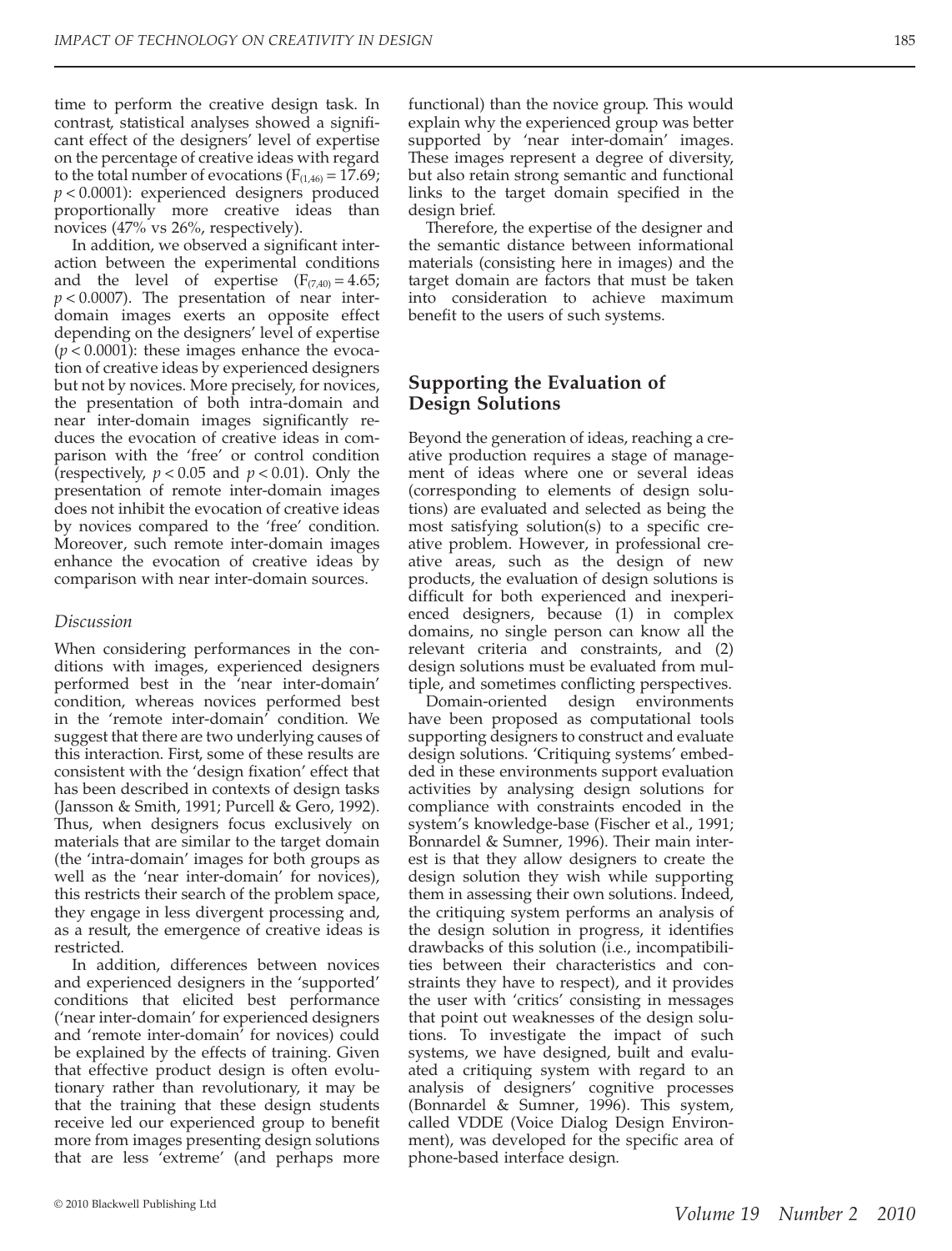

#### *Figure 3. The Voice Dialog Design Environment*

Designers select building blocks from the gallery (top window) and arrange them in a worksheet (left window) to create a graphic representation of the audio interface design. A critiquing component analyses the design for compliance with interface guidelines and product consistency. Possible problems are signalled in the critic message panel (lower window). The designer can select a critic message and elect to see the design rationale behind the critic rule, and designers can also add comments to the design rationale in the hypermedia knowledge-base (right window).

#### *From the Analysis of Designers' Cognitive Processes to the Development of the VDDE System*

In order to develop a critiquing system adapted to the designers' cognitive processes, we first analysed their traditional design activities through observations and interviews. On these bases, we characterized evaluation processes developed by voice dialog designers and we pointed out the difficulties they encountered. Two kinds of evaluative procedures were identified: an analytical procedure for assessing the solution's features with regard to criteria and constraints, and a comparative procedure for assessing the solution's features by comparison with the features of another solution. The main difficulties these designers encountered appeared to be due to the fact that they had to take into account a huge quantity of evaluative knowledge elements, which were specified in various user interface guidelines (regional, national and international). Moreover, we observed that these designers had also to check internal consistency inside the solution they were developing, and external consistency between the current solution and pre-existing phone-based interfaces. Therefore, they faced a special challenge since their design task was influenced by many conflicting design objectives.

In order to support designers in dealing with these difficulties, we defined functionalities that should be useful for assessing design solutions and the VDDE critiquing system was developed. It contains embedded, knowledgebased computational critics that support evaluation activities by automatically analysing partial design solutions for compliance with constraints resulting from different user interface guidelines. The system plays a role in the design activity by notifying the designer when a potential problem is detected in the design solution (see Figure 3). To understand the impact of this critiquing system on design activities, a study was performed with professional voice dialog designers employed by an American phone company.

#### *Method*

Four designers participated in this study. All were experienced in the general principles of user interface design and all had been professionally employed as phone-based interface designers by the same company. However, two of them were considered as highly experienced in the specific design area since they both had 11 years of experience in user interface design. In contrast, the two others had been hired more recently by the company (from one to three years).

All of the participants were familiarized with the VDDE system through the solving of two simple design problems before performing the experimental task. Then, we asked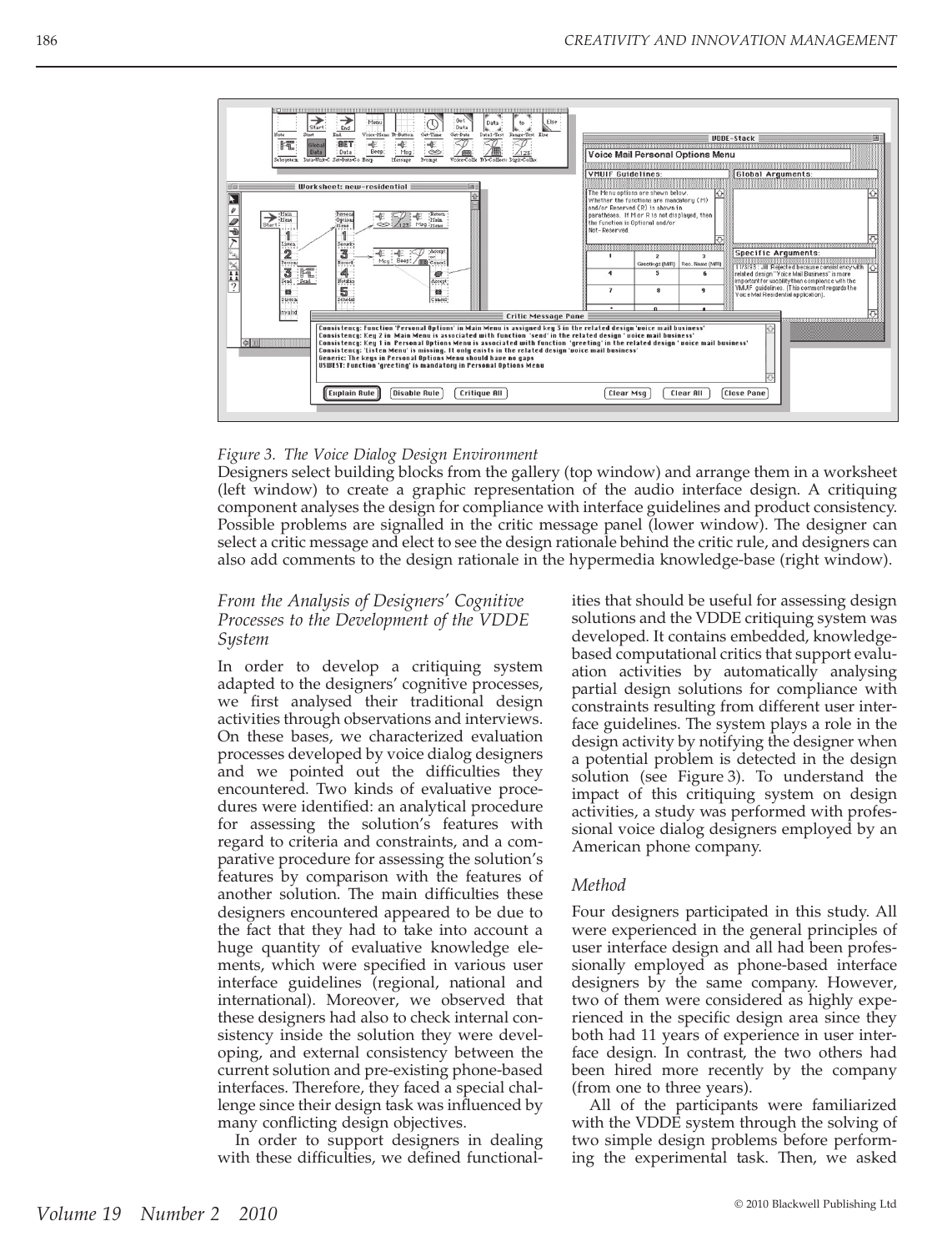these designers to use this system to perform a design task corresponding to a real project. The requirements for this task were derived from the specifications of a product designed and marketed by another group in the phone company. The designers who participated in this study were thus asked to integrate a new service into an existing voice messaging product while using the VDDE system.

Participants were given 90 minutes to solve the design problem while thinking aloud. Each design session was video-taped and the verbalizations of the designers transcribed. The data analysis was performed by four judges. It focused on the quantity and nature of critiquing messages, called 'critics', presented to participants by the system. In addition, we analysed their consequences on the designers' activities.

#### *Results*

The analysis of the designers' activities and verbalizations allowed us to identify reactions common to all designers, as well as specific behaviours depending on the designers' level of experience.

First, in accordance with our expectations and with the main functionality of critiquing systems, all the designers were provided with critics, which lead them to modify their solutions. However, the effect of the use of VDDE is different according to the designers' level of expertise. The less experienced designers were presented with more critics than experienced ones and they modified their solutions in reaction to critics. We also observed that the less experienced designers were able to learn the constraints underlying critics they were provided with. This finding suggests that the VDDE system allows a contextual learning of knowledge in this area.

Concerning the more experienced participants, the effect of the use of VDDE appeared to be also *indirect*. The use of the system leads experienced designers, not only to modify their solutions in reaction to critics, but also to anticipate the presentation of critics. Indeed, they looked for drawbacks of their solutions before graphically representing them on the system, which allowed them to avoid the critics they anticipated being fired. In addition, experienced designers sometimes chose to violate critics, for instance when they identified exceptions to a rule underlying a critic. In these cases, experienced designers recorded in the system their comments on the design rules and the exceptions they noticed, which can allow the system to be evolved.

# **Supporting Externalization**

Given that externalizations are necessary for designers and for other stakeholders (see above), a new computational system, called T'nD – Touch and Design – has recently been developed for supporting activities performed in domestic appliance and automotive design contexts (Cugini & Bordegoni, 2007).

#### *From the Analysis of Designers' Activities to the Development of the T'nD System*

The aim of this system is to allow designers to create new products and to represent them in 3D on a computer without requiring complex classical human–computer interactions. Indeed, interactions with this system are intended to mimic physical manual activities and gestures performed by designers and modellers when they develop mock-ups of the products. Towards this end, we conducted observations in naturalistic settings into three companies: Pininfarina (Italy), Alessi (Italy) and Eiger (Spain), which are specialized in automotive design or in the design of domestic appliances. More precisely, we video-recorded gestures of designers-modellers while they were creating mock-ups of the products to be designed at the premises of the industrial partners. We thus gathered 56 hours of videos that were analysed in order to identify repetitive gestures that were performed by the designers-modellers and to examine gestures with respect to their potential for creation and modification of shapes, and to the users' needs and expectations. The results we obtained showed that the modelling process helps the designers to visually imagine the shape of the product to be designed and its different features in a very detailed way. In addition, a distinction was made between 'ergotic' and 'exploratory' gestures. Ergotic gestures correspond to the designer-modellers' gestures when making a shape, while exploratory gestures are used for exploring the shape by hand. On such bases, we defined recommendations for the development of the T'nD system (Bonnardel, Debroise & Poitou, 2005) and this system was developed at Politecnico di Milano (Cugini & Bordegoni, 2007; see Figure 4). Thus, the T'nD system aims at exploiting the existing skills of designers and modellers as well as taking advantage of computational functionalities, for instance by allowing users to easily delete and modify what they previously developed or to access complementary views of the product they are creating.

In complement to the development of this system, we recently conducted an experimen-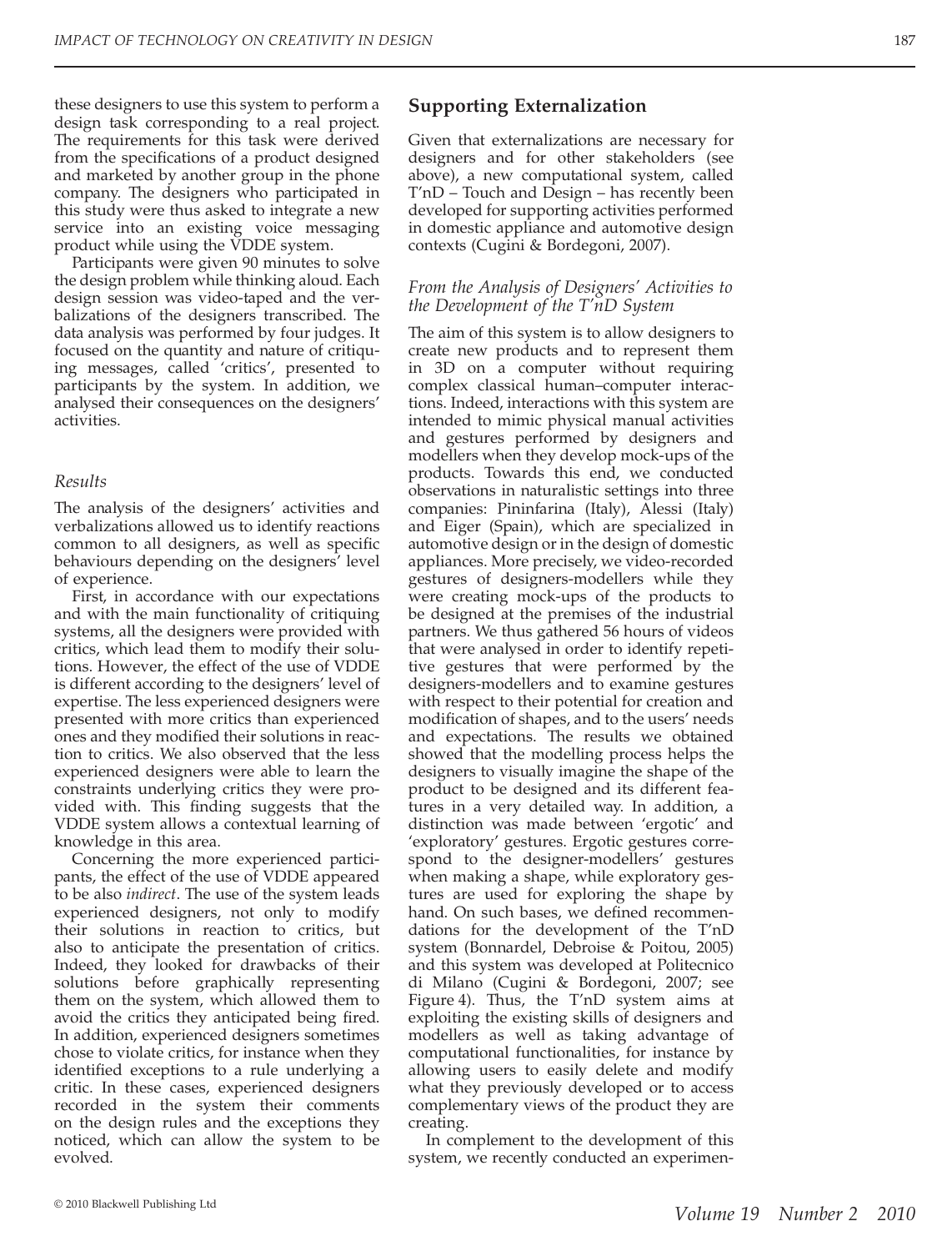

*Figure 4. The Design Environment T'nD*

tal study in order to determine whether this new system allows designers to design and model as efficiently as already existing modelling methods do, i.e., physical modelling and CAD modelling.

#### *Method*

In this study, we defined three experimental conditions with respect to the tools used by participants: physical modelling, modelling with a classical CAD system (consisting in the Rhinoceros software), and modelling with the T'nD system.

A total of 30 Masters students in design participated in this experiment. They were randomly assigned to one of the three conditions. These students attended the same kinds of classes and they were considered by their teachers as having a similar level of expertise and skill in physical modelling and CAD modelling.

First, participants were engaged in a phase of familiarization with the modelling tools corresponding to their group. They had 30 minutes to produce a 3D representation of a laptop cover using the assigned modelling tool (CAD, T'nD or physical modelling). All of them were provided with six pictures showing the model of a laptop cover produced by an expert designer from a famous Italian design company (Alessi). They were asked to match the original model as close as possible.

Then, after a five-minute pause, the participants were asked to perform a design task consisting in creating a new computer mouse. During this task, the participants were also allowed to sketch on paper before performing the design task itself. The time allocated to this design task was 30 minutes and the instructions were the same for each group. Participants could ask any questions they wished, both before and during the experiment.

Data gathered during the experiment were video-recorded and comments made by the participants were also recorded. These data have been analysed in order to provide an evaluation of the T'nD system compared with the two other experimental conditions. In particular, two main aspects were taken into consideration: the usability of the T'nD system and the quality of the models created.

#### *Results*

Results on the usability were used to improve the prototype (for more details, see Bonnardel & Cugini, 2007). Findings on the quality of the models showed contrasting results. At a first glance, the quality of the models made with T'nD seemed far lower than the quality of models made with CAD or physical modelling. However, a more in-depth analysis, based on reflection lines functionality of the surfaces, was performed on the models created during the first modelling task. This produced more positive results concerning the laptop cover because designs created with T'nD have better quality in terms of surface curvature continuity and surface light reflection. Concerning the second task, participants encountered numerous difficulties in using the T'nD system to perform a creative design task, and they were able to create new computer mice only in the physical modelling and CAD modelling conditions.

#### *Discussion*

Although the T'nD project started with the intention to mimic physical manual activities in order to exploit the existing skills of designers and modellers and to allow them to take advantage of knowledge regarding CAD and physical modelling, the application of that knowledge appeared not to be as intuitive as expected. Thus, instead of being focused on the creative task, participants who used the T'nD system were more focused on the use of the new technique, which may appear as a concurrent task to the main creative task.

Therefore, the use of a brand new technique or tool, such as the T'nD system, requires new skills. In the experiment we conducted, participants were given a short training prior to using T'nD, which did not allow them to be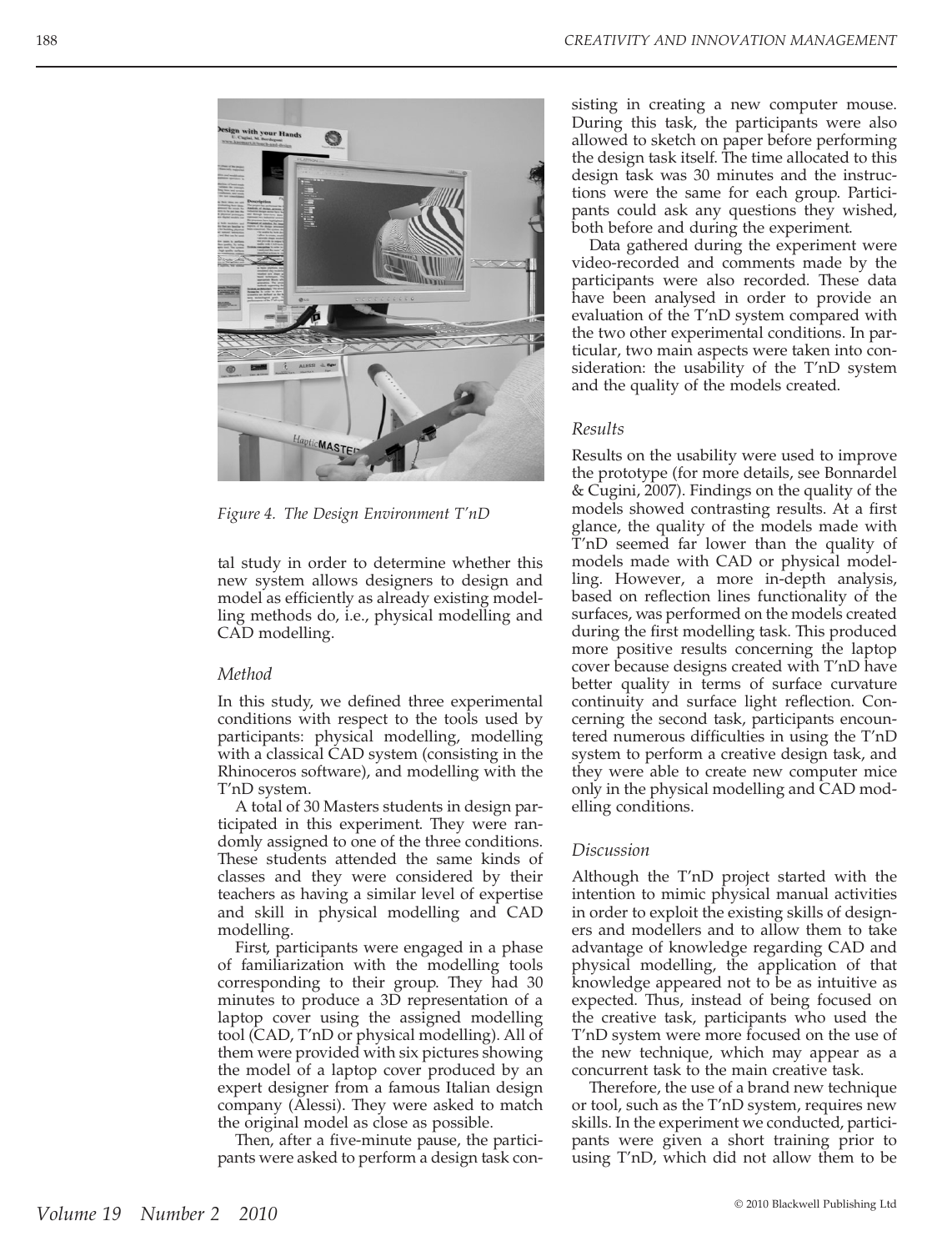sufficiently familiarized with the use of this system for developing creative thinking. Consequently, evaluating the impact of new techniques on creative activities should be performed only after participants are fully familiarized with the use of a new technology.

Thus, although it may seem attractive to use a new technology for performing tasks which would be difficult or impossible with classical technologies, the use of new technologies may require a period of familiarization before allowing users to benefit from the new functionalities offered by such systems.

### **Conclusion**

Based on the studies we presented in this paper, we can consider that new technologies and, especially, new CAD systems may help designers to easily express their creativity as well as to assess their ideas or solutions. In particular, we showed that certain kinds of images provided by the TRENDS system allowed experienced designers to produce creative ideas. A complementary study conducted by Christensen (2010) showed that displaying other kinds of images, about users and products, improves the usefulness of creative designs. We also showed that the use of a critiquing system supported professional designers in assessing their own solutions. Therefore, technologies can contribute to both divergent and convergent processes, which underlie creativity.

In order to go further, we can envision complementary developments to facilitate the activity of designers. A promising direction could be to develop systems that better fit characteristics of the users. For example, such systems could support design students in their training, which would benefit from research that aims at characterizing both students' individual design behaviour and learning style (Bar-Eli, 2005). We can also envision systems for professional designers, which would be adapted to their personality, the points of view they adopt or their creative style. For example some results suggest that tolerance for ambiguity is a personality trait which favours creation and the association of ideas (Zenasni, Besançon & Lubart, 2008). We could also imagine a system which would favour the treatment of ambiguous stimuli in design if we specify to this system that the user, a professional designer or a student designer, does not tolerate ambiguity. A more intelligent system would be able to adapt some specific parts of the creative process to the personality of the creators. Thus, Puccio and Grivas (2009) observed links between individuals' prefer-

ences at certain stages of the creative process and their personality traits. For example, they observed that a preference for problem clarification is associated with tendencies to be cautious, careful, analytical, accurate and tactful, whereas a preference for an idea generation stage is associated with attraction to variety. Thus, taking into account characteristics of the user may allow the system to support more efficiently specific stages of the creative process.

Nevertheless, as suggested by the third study we presented, the use of new technologies may need not only some training but also a real period of familiarization with new systems. Otherwise the new computational system may constitute more of a concurrent task than an effective support for users. Thus, it appears necessary to reach a good understanding of requirements for easily using computational systems and to adapt the support provided by systems to the users' characteristics, such as their level of expertise in the domain or their personality. Finally, it is crucial to study the systems' effective impacts on designers' activities in order to identify conditions that allow users to get a real benefit from the use of such systems. In line with such perspectives, computers could become real partners of designers when they perform creative design tasks (Lubart, 2005).

#### **Acknowledgements**

We wish to thank the anonymous reviewers and Professor Todd Lubart for their comments on this paper. Many thanks also to all participants in the experiments as well as to Antoine Gouot and Florian Sabatier for their contributions to some of these studies. In addition, the third study described in this paper was conducted under a research contract funded by the European Commission.

#### **References**

- Adelson, B. (1984) When Novices Surpass Experts. The Difficulty of a Task May Increase with Expertise. *Journal of Experimental Psychology: Learning, Memory, and Cognition*, 10, 483–95.
- Ansburg, P. and Hill, K. (2003) Creative and Analytic Thinkers Differ in their Use of Attentional Resources. *Personality and Individual Differences*, 34, 1141–52.
- Araujo, C.S. (1996) The Use of Product Development Methods: A Survey of UK Industry. *Journal of Engineering Design*, 7, 265–77.
- Bar-Eli, S. (2005) Individual Designing Behavior and Learning Style: Investigation of the Design Process of Interior Design Students. In Gero, J.S.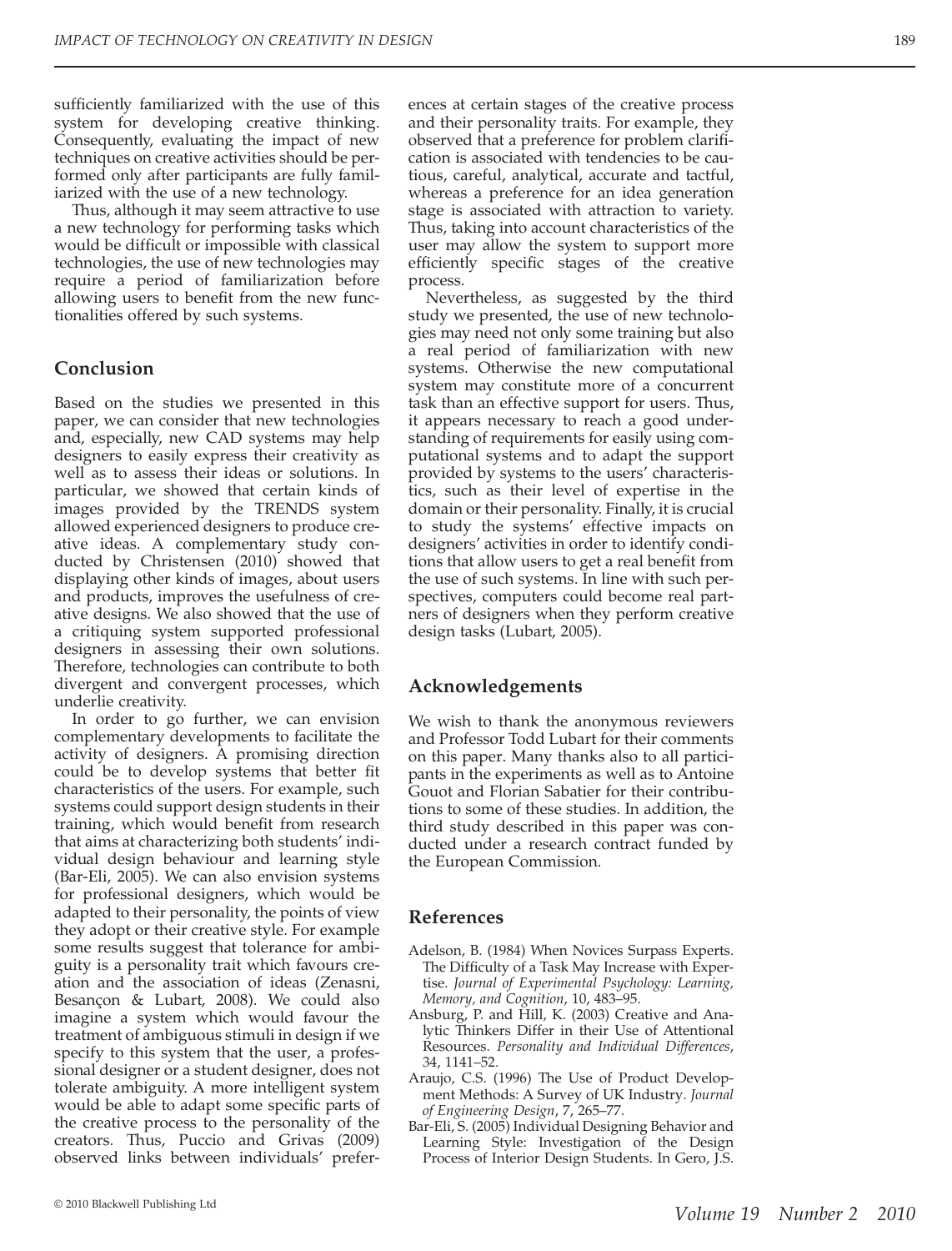and Bonnardel, N. (eds.), *Studying Designers'2005*. University of Sydney, Sydney, 249–66.

- Blanchette, I. and Dunbar, K. (2000) How Analogies are Generated: The Roles of Structural and Superficial Similarity. *Memory & Cognition*, 28, 108–24.
- Bonnardel, N. (2000) Towards Understanding and Supporting Creativity in Design: Analogies in a Constrained Cognitive Environment. *Knowledge-Based Systems*, 13, 505–13.
- Bonnardel, N. and Cugini, U. (2007) Test Case Evaluation Report. Deliverable 14. Research contract FP6-IST-2002-001996.
- Bonnardel, N. and Marmèche, E. (2004) Evocation Processes by Novice and Expert Designers: Towards Stimulating Analogical Thinking. *Creativity and Innovation Management*, 13, 176–86.
- Bonnardel, N. and Sumner, T. (1996) Supporting Evaluation in Design. *Acta Psychologica*, 91, 221– 44.
- Bonnardel, N., Debroise, X. and Poitou, J.-P. (2005) Users' skill capture and analysis – Deliverable 4. T'nD/2/PsyCLE/R/05001-1.0. Research contract FP6-IST-2002-001996.
- Bouchard, C., Omhover, J.F., Mougenot, C., Aoussat, A. and Westerman, S. (2008) TRENDS: A Content-Based Information Retrieval System For Designers, *Third International Conference on Design Computing and Cognition (DCC'08)*, Georgia Institute of Technology, Atlanta.
- Chevalier, A. and Bonnardel, N. (2007) Articulation of Web Site Design Constraints: The Effect of the Designer Expertise and Situation Task. *Computers in Human Behaviour*, 23, 2455–72.
- Chi, M.T.H., Feltovich, P.H. and Glaser, R. (1981) Categorization and Representation of Physics Problems by Experts and Novices. *Cognitive Science*, 5, 121–52.
- Christensen, B.T. (2010) Images of Users and Products shown during Design Processes Increase Users' Willingness-to-Use the Design Outcome. *AIEDAM*, 24, in press.
- Chrysikou, E.G. and Weisberg, R.W. (2005) Following the Wrong Footsteps: Fixation Effects of Pictorial Examples in a Design Problem-Solving Task. *Journal of Experimental Psychology: Learning, Memory, and Cognition*, 31, 1134–48.
- Cugini, U. and Bordegoni, M. (2007) Touch and Design: Novel Haptic Interfaces for the Generation of High Quality Surfaces for Industrial Design. *The Visual Computer*, 23, 233–46.
- Dorst, K. and Cross, N. (2001) Creativity in the Design Process: Co-Evolution of Problem-Solution. *Design Studies*, 22, 425–37.
- Eastman, C.M. (1969) Cognitive Processes and Ill-Defined Problems: A Case Study from Design. In *Proceedings of the First Joint International Conference on I.A*. Washington, DC, 669–90.
- Fauconnier, G. and Turner, M. (1998) Conceptual Integration Networks. *Cognitive Science*, 22, 133– 87.
- Fischer, G. and Giaccardi, E. (2007) Sustaining Social Creativity, *CACM*, 50, 28–9.
- Fischer, G., Lemke, A.C., Mastaglio, T. and Morch, A.I. (1991) Critics: An Emerging Approach to Knowledge-Based Human Computer Interaction. *International Journal of Man-Machine Studies*, 35, 695–721.
- Fischer, G., Giaccardi, E., Eden, H., Sugimoto, M. and Ye, Y. (2005) Beyond Binary Choices: Integrating Individual and Social Creativity. *International Journal of Human-Computer Studies*, 63, 482– 512.
- Guindon, R. (1990) Designing the Design Process: Exploiting Opportunistic Thoughts. *Human-Computer Interaction*, 5, 305–44.
- Hayes-Roth, B. and Hayes-Roth, F. (1979) A Cognitive Model of Planning. *Cognitive Science*, 3, 275– 310.
- Jansson, D.G. and Smith, S.M. (1991) Design Fixation. *Design Studies*, 12, 3–11.
- Kryssanov, V.V., Tamaki, H. and Kitamura, S. (2001) Understanding Design Fundamentals: How Synthesis and Analysis Drive Creativity, Resulting in Emergence. *Artificial Intelligence in Engineering*, 15, 329–42.
- Lubart, T.I. (2005) How Can Computers be Partners in the Creative Process? *International Journal of Human Computer Studies*, 63, 365–9.
- Lubart, T.I. and Sternberg, R. (1995) An Investment Approach to Creativity: Theory and Data. In Smith, S.M., Ward, T.B. and Finke, R.A. (eds.), *The Creative Cognition Approach*. MIT Press, Cambridge, MA, 271–302.
- Maher, M.L., Kim, Y.S. and Bonnardel, N. (2010) Editorial on 'Creativity: Simulation, Stimulation, and Studies'. *AIEDAM*, 24, in press.
- McCullough, M. (1996) *Abstracting Craft: The Practiced Digital Hand*. MIT Press, Cambridge, MA.
- Mouchiroud, C. and Lubart, T. (2003) Différences intra-individuelles dans le processus de generation d'idées originales chez l'enfant. In Vom Hofe, A., Charvin, H., Bernaud, J. and Guédon, D. (eds.), *Psychologie différentielle: recherches et réflexions*. Presses Universitaires de Rennes, Rennes, 269–74.
- Norman, D.A. (1993) *The Design of Everyday Things*. Basic Books, New York.
- Pereira, F.C. and Cardoso, A. (2002) Conceptual Blending and the Quest for the Holy Creative Process. *2nd Workshop on Creative Approaches to Creativity in AI and Cognitive Science – ECAI 2002*, Lyon.
- Puccio, G. and Grivas, C. (2009) Examining the Relationship between Personality Traits and Creativity Styles. *Creativity and Innovation Management*, 18, 247–55.
- Purcell, A.T. and Gero, J.S. (1992) The Effects of Examples on the Results of a Design Activity. *Knowledge-Based Systems*, 5, 82–91.
- Rittel, H. and Webber, M.M. (1984) Planning Problems are Wicked Problems. In Cross, N. (ed.), *Developments in Design Methodology*. John Wiley & Sons, New York, 135–44.
- Salomon, G. (ed.) (1993) *Distributed Cognitions: Psychological and Educational Considerations*. Cambridge University Press, Cambridge.
- Scapin, D.L. and Bastien, J.M.C. (1997) Ergonomic Criteria for Evaluating the Ergonomic Quality of Interactive Systems. *Behaviour & Information Technology*, 16, 220–31.
- Schneider, S. and Lindemann, U. (2005) Usage of Methods in Student Works. In Gero, J.S. and Bonnardel, N. (eds.). *Studying Designers '05*. University of Sydney, Sydney, 267–75.